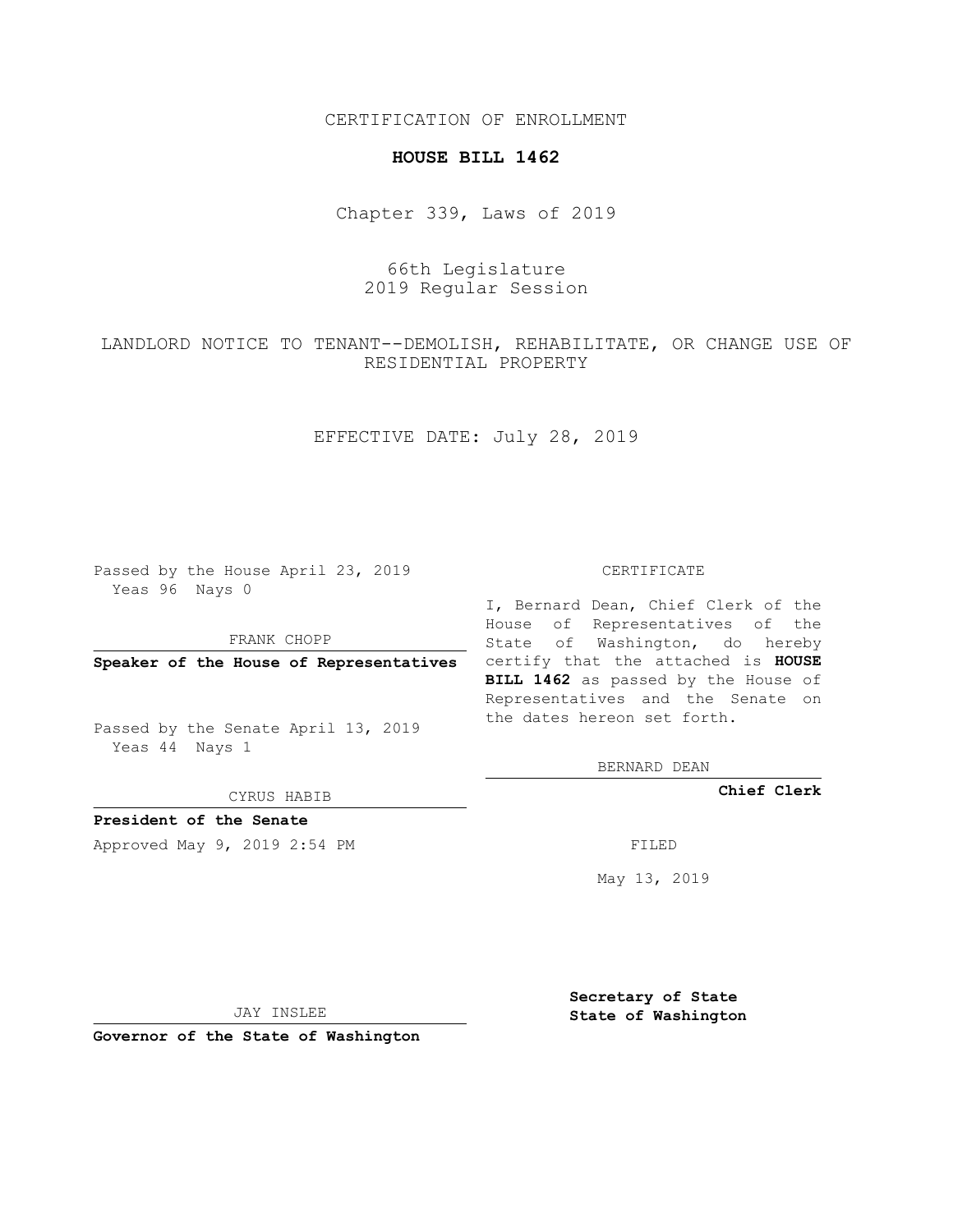### **HOUSE BILL 1462**

AS AMENDED BY THE SENATE

Passed Legislature - 2019 Regular Session

# **State of Washington 66th Legislature 2019 Regular Session**

**By** Representatives Barkis, Reeves, Kirby, Riccelli, Jenkin, Stokesbary, Gildon, Walsh, Chambers, Dye, Hoff, Volz, and Irwin

Read first time 01/22/19. Referred to Committee on Civil Rights & Judiciary.

1 AN ACT Relating to providing notice of plans to demolish, 2 substantially rehabilitate, or change use of residential premises; 3 amending RCW 59.18.200; and prescribing penalties.

4 BE IT ENACTED BY THE LEGISLATURE OF THE STATE OF WASHINGTON:

5 **Sec. 1.** RCW 59.18.200 and 2008 c 113 s 4 are each amended to read as follows:6

 (1)(a) When premises are rented for an indefinite time, with monthly or other periodic rent reserved, such tenancy shall be construed to be a tenancy from month to month, or from period to period on which rent is payable, and shall be terminated by written notice of twenty days or more, preceding the end of any of the months 12 or periods of tenancy, given by either party to the other.

 (b) Any tenant who is a member of the armed forces, including the national guard and armed forces reserves, or that tenant's spouse or dependent, may terminate a rental agreement with less than twenty days' notice if the tenant receives reassignment or deployment orders 17 that do not allow a twenty-day notice.

 (2)(a) Whenever a landlord plans to change to a policy of excluding children, the landlord shall give a written notice to a tenant at least ninety days before termination of the tenancy to effectuate such change in policy. Such ninety-day notice shall be in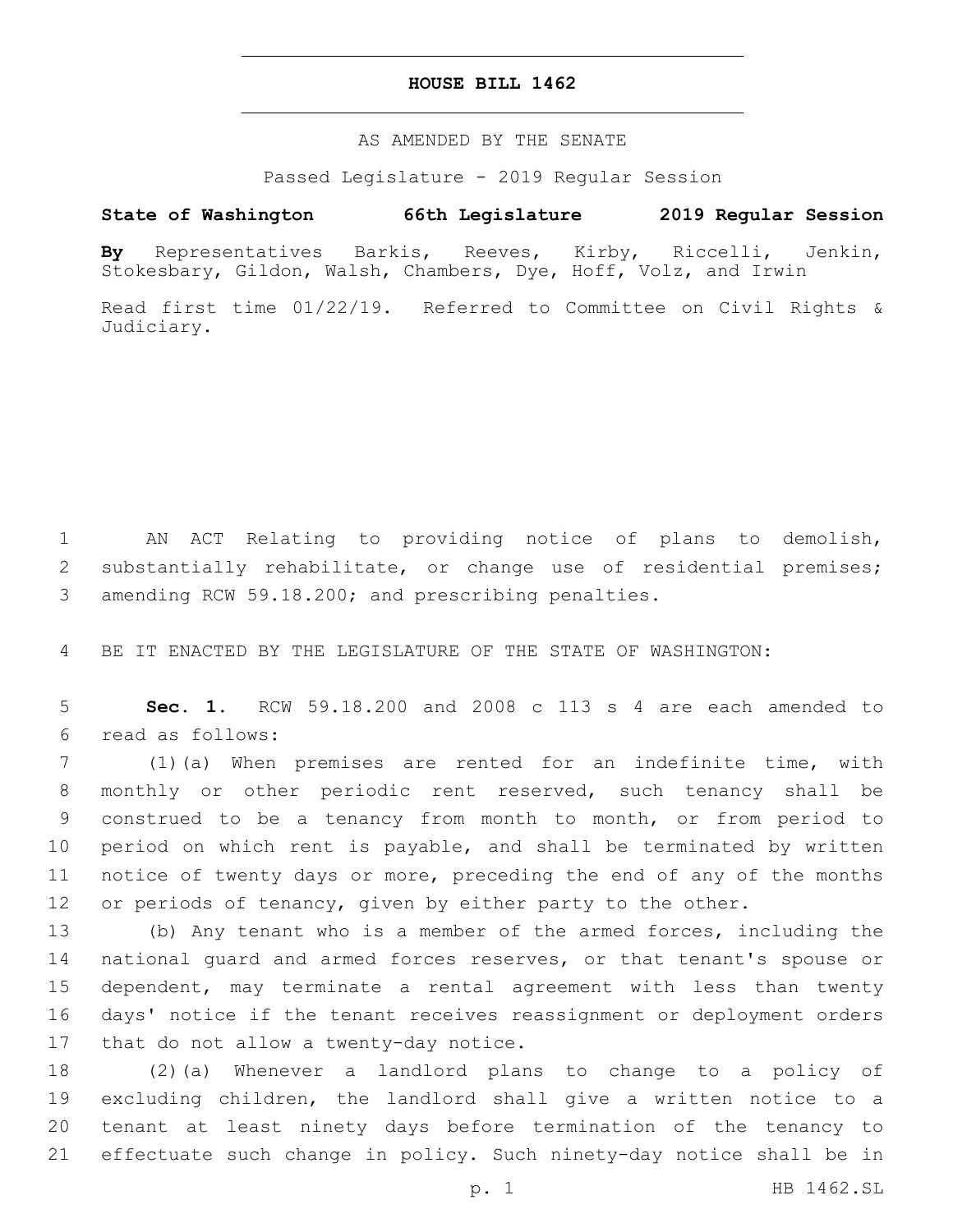lieu of the notice required by subsection (1) of this section. However, if after giving the ninety-day notice the change in policy is delayed, the notice requirements of subsection (1) of this section 4 shall apply unless waived by the tenant.

 (b) Whenever a landlord plans to change any apartment or apartments to a condominium form of ownership, the landlord shall provide a written notice to a tenant at least one hundred twenty days before termination of the tenancy, in compliance with RCW 64.34.440(1), to effectuate such change. The one hundred twenty-day notice is in lieu of the notice required in subsection (1) of this section. However, if after providing the one hundred twenty-day notice the change to a condominium form of ownership is delayed, the notice requirements in subsection (1) of this section apply unless 14 waived by the tenant.

 (c)(i) Whenever a landlord plans to demolish or substantially 16 rehabilitate premises or plans a change of use of premises, the landlord shall provide a written notice to a tenant at least one 18 hundred twenty days before termination of the tenancy. This subsection (2)(c)(i) does not apply to jurisdictions that have created a relocation assistance program under RCW 59.18.440 and 21 otherwise provide one hundred twenty days' notice.

22 (ii) For purposes of this subsection (2)(c):

 (A) "Assisted housing development" means a multifamily rental housing development that either receives government assistance and is defined as federally assisted housing in RCW 59.28.020, or that 26 receives other federal, state, or local government assistance and is subject to use restrictions.

 (B) "Change of use" means: (I) Conversion of any premises from a residential use to a nonresidential use that results in the 30 displacement of an existing tenant; (II) conversion from one type of residential use to another type of residential use that results in 32 the displacement of an existing tenant, such as conversion to a 33 retirement home, emergency shelter, or transient hotel; or (III) conversion following removal of use restrictions from an assisted housing development that results in the displacement of an existing tenant: PROVIDED, That displacement of an existing tenant in order that the owner or a member of the owner's immediate family may occupy the premises does not constitute a change of use.